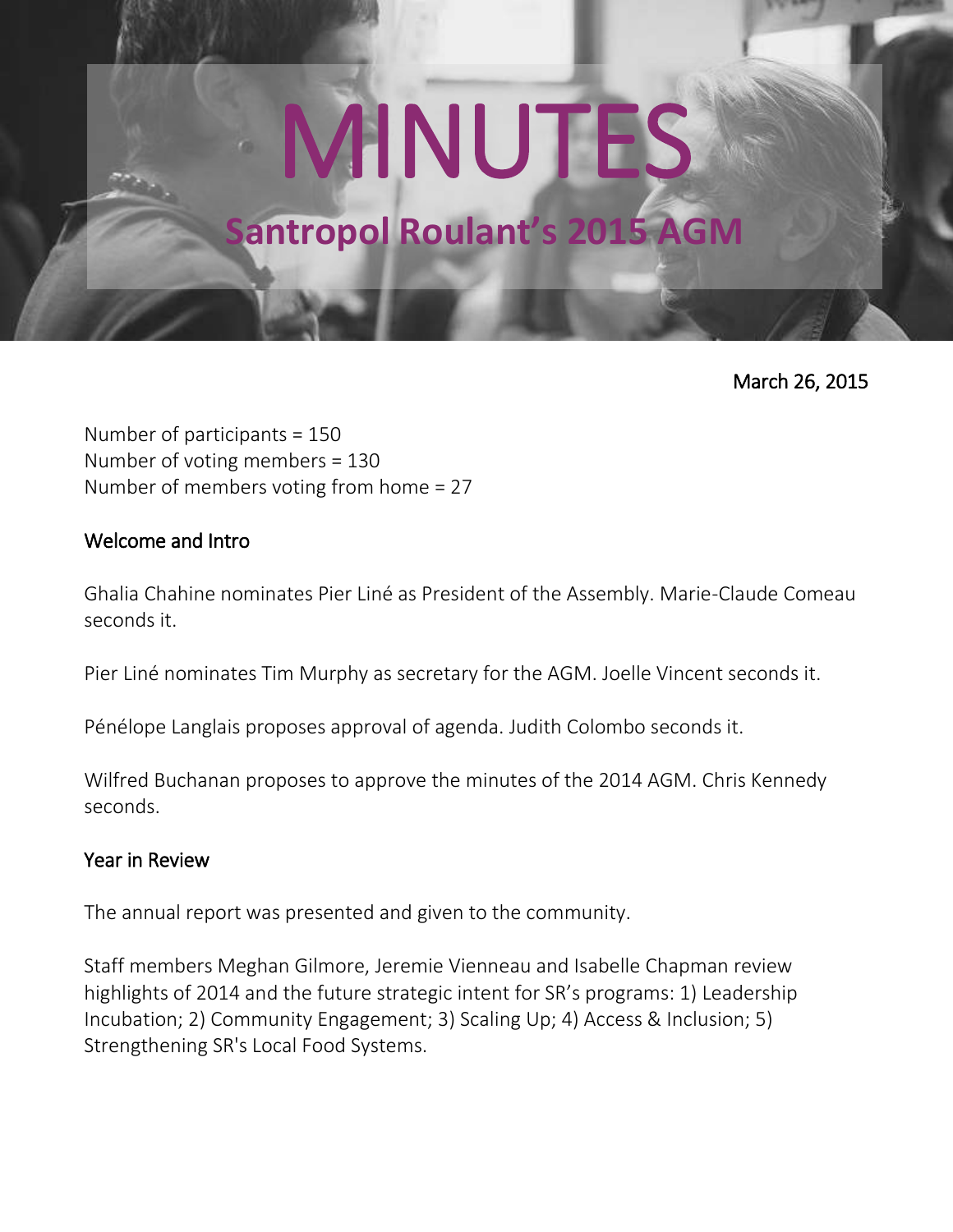# Board Presentation and what's coming up in 2015

Ghalia Chahine and Lindsay Wiginton present current members of the Board and briefly explains the main roles and responsibilities of the Board, as well as its priorities for 2015:

1) strategic guidance to the Executive Director and staff members in accordance with the new strategic plan; 2) reflections how we manage our operations and around the model that will allow us to better deliver our activities; 3) looking at the strategic management of our finances.

#### A word from the Candidates

Bernie Shalinsky, Caitlin Jenkins, Claude Thomassin, Daniel Grodinsky, Eva Falk Petersen, Fabien Chevaucher, Judith Colombo, Katherine Nikidis, Madeleine Coste, Marc Nisbet, Michelle Chan, Robin Grantner, Sylvain Thériault, Tejaswinee Jhunjhunwala, Vani Jain, Wayne McIntyre were each given 45 seconds to address the Assembly.

#### Chatting station and voting

Candidates circulate among the various "chatting stations" and members are given the opportunity to ask questions to candidates or to discuss SR with fellow members. Members proceed to the vote for the election of Directors.

#### Membership Business and Financial Presentation

The audited financial statements were presented and given to the community.

David McNeil presents highlights from this year's finances.

David McNeil proposes that we approve auditor SASSI comptable professionnel agréé as the new auditor for SR in 2015, Michel Desbiens-Riendeau seconds it. The motion passes.

## Staff Presentation

Samuel Oslund and Stephanie Childs present the staff team for 2015 in the form of a fun guessing game! Twenty-one staff members in 2015.